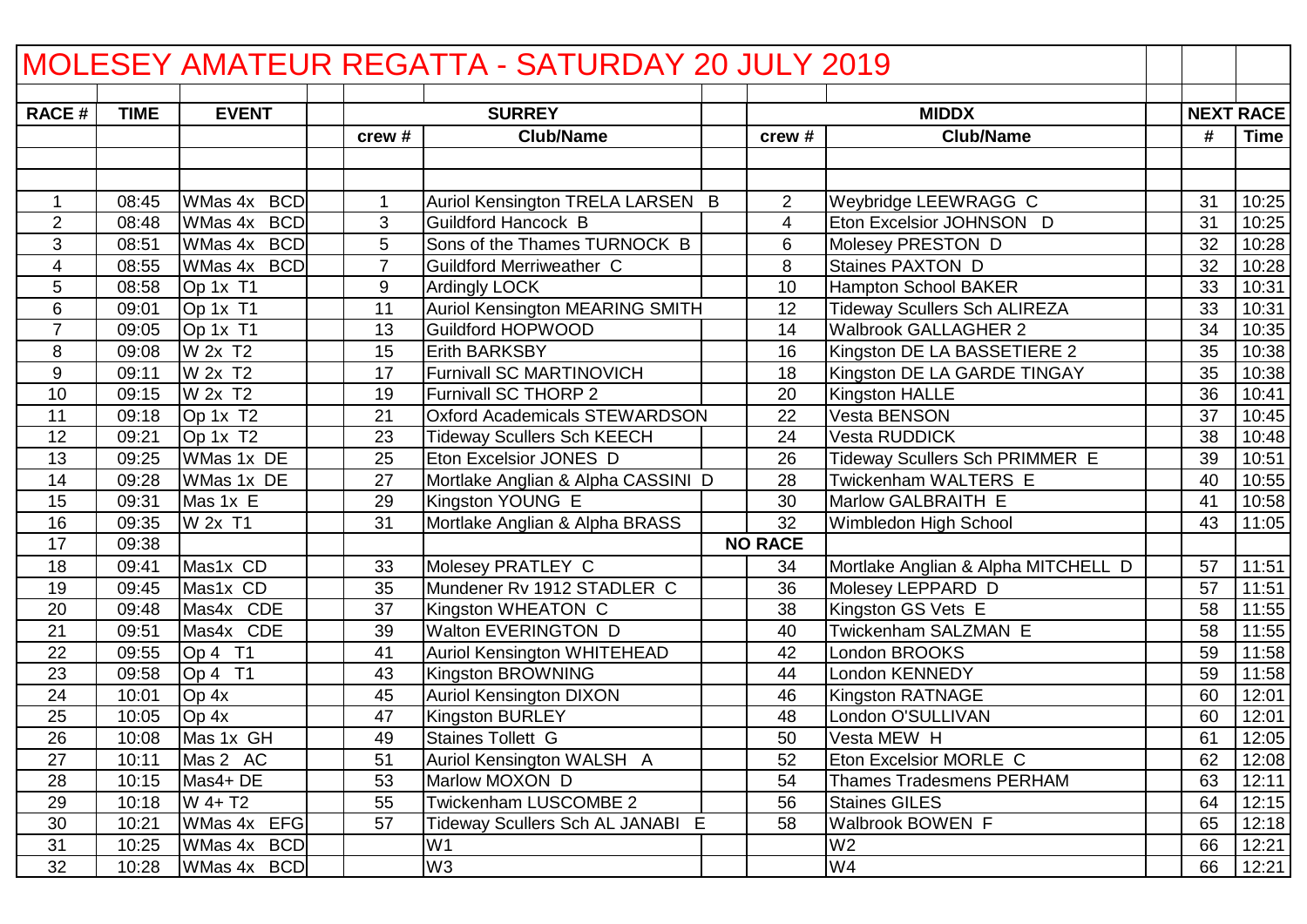| 33              | 10:31 | Op 1x T1                          |    | W <sub>5</sub>                      |    | W <sub>6</sub>                     | 67           | 12:25 |
|-----------------|-------|-----------------------------------|----|-------------------------------------|----|------------------------------------|--------------|-------|
| 34              | 10:35 | Op 1x T1                          |    | W7                                  | 59 | <b>Walton GEORGE</b>               | 67           | 12:25 |
| 35              | 10:38 | W 2x T2                           |    | W8                                  |    | W9                                 | 68           | 12:28 |
| 36              | 10:41 | W 2x T2                           |    | W <sub>10</sub>                     | 60 | Maidston Invicta HOUGHTON          | 68           | 12:28 |
| 37              | 10:45 | Op 1x T <sub>2</sub>              |    | W11                                 | 61 | <b>Kent University Lewis</b>       | 69           | 12:31 |
| 38              | 10:48 | Op 1x T <sub>2</sub>              |    | W12                                 | 62 | <b>Kings Sch Canterbury BERRY</b>  | 69           | 12:31 |
| 39              | 10:51 | WMas 1x DE                        |    | W13                                 | 63 | Tideway Scullers Sch HICKMOTT D    | 70           | 12:35 |
| 40              | 10:55 | WMas 1x DE                        |    | W14                                 | 64 | Cantabrigian AUTY JACKLIN E        | 70           | 12:35 |
| 41              | 10:58 | Mas 1x E                          |    | W15                                 | 65 | Molesey SNELLING E                 | 71           | 12:38 |
| 42              | 11:01 | Mas 1x E                          | 66 | Kingston BATE E                     | 67 | Mortlake Anglian & Alpha ROBERTS E | 71           | 12:38 |
| 43              | 11:05 | W 2x T1                           |    | W <sub>16</sub>                     | 68 | Mortlake Anglian & Alpha GOWAN     | 72           | 12:41 |
| 44              | 11:08 | W 2x T1                           | 69 | <b>Oxford Univ Ltwt Women WATTS</b> | 70 | Mortlake Anglian & Alpha PICKTHALL | 72           | 12:41 |
| 45              | 11:11 | WMas 1x ABC                       | 71 | Twickenham KRUIMEL B                | 72 | Auriol Kensington RAFFAELE C       | 73           | 12:45 |
| 46              | 11:15 | WMas 1x ABC                       | 73 | Eton Excelsior SMILLIE A            | 74 | Furnivall SC PESOLA B              | 73           | 12:45 |
| $\overline{47}$ | 11:18 | Mas 4x F                          | 75 | Kingston BREWSTER F                 | 76 | Ardingly F                         | <b>FINAL</b> |       |
| 48              | 11:21 | Mas 4x H                          | 77 | Mortlake Anglian & Alpha NAPIER H   | 78 | Twickenham BALDWIN H               | <b>FINAL</b> |       |
| 49              | 11:25 | Op 4- T <sub>2</sub>              | 79 | Abingdon WHITEHORSE                 | 80 | Sons of the Thames THOMPSON        | <b>FINAL</b> |       |
| 50              | 11:28 | Op 4+ T1                          | 81 | <b>Auriol Kensington HARGRAVES</b>  | 82 | Auriol Kensington HICKS            | <b>FINAL</b> |       |
| 51              | 11:31 | $Op 4+ T2$                        | 83 | Sons of the Thames MACFARLANE       | 84 | <b>Twickenham PIERCE</b>           | <b>FINAL</b> |       |
| 52              | 11:35 | W 4+ T1                           | 85 | <b>Auriol Kensington FONTAINE</b>   | 86 | <b>Surrey University FLAVIN</b>    | <b>FINAL</b> |       |
| 53              | 11:38 | W 8+ T1                           | 87 | Lady Eleanor Hollis DEOL            | 88 | Wolfson College Oxford DUNHAM      | <b>FINAL</b> |       |
| 54              | 11:41 | W 8+ T2                           | 89 | <b>Oxford Academicals POTT</b>      | 90 | <b>Staines WARREN</b>              | <b>FINAL</b> |       |
| 55              | 11:45 | WMas 4+ B                         | 91 | HSBC BERESFORD KNOX B               | 92 | Oxford Academicals BEHRENS B       | <b>FINAL</b> |       |
| 56              | 11:48 | WMas 4+ DE                        | 93 | Staines WOOD D                      | 94 | Weybridge BRADY E                  | <b>FINAL</b> |       |
| 57              | 11:51 | Mas1x CD                          |    | W18                                 |    | W19                                | <b>FINAL</b> |       |
| 58              | 11:55 | Mas4x CDE                         |    | W20                                 |    | W <sub>21</sub>                    | <b>FINAL</b> |       |
| 59              | 11:58 | Op 4- T1                          |    | W22                                 |    | W23                                | <b>FINAL</b> |       |
| 60              | 12:01 | Op 4x                             |    | W24                                 |    | W25                                | <b>FINAL</b> |       |
| 61              | 12:05 | Mas 1x GH                         |    | W26                                 | 95 | Walbrook FAIN H                    | <b>FINAL</b> |       |
| 62              | 12:08 | Mas 2- AC                         |    | W27                                 | 96 | Eton Excelsior WILLIAMS C          | <b>FINAL</b> |       |
| 63              | 12:11 | Mas4+ DE                          |    | W28                                 | 97 | Marlow APPLETON D                  | <b>FINAL</b> |       |
| 64              | 12:15 | $W$ 4+ T <sub>2</sub>             |    | W29                                 | 98 | <b>Guildford Pedder</b>            | <b>FINAL</b> |       |
| 65              |       | 12:18   WMas 4x EFG               |    | W30                                 | 99 | Marlow TILBURY G                   | <b>FINAL</b> |       |
| 66              | 12:21 | WMas 4x BCD                       |    | W31                                 |    | W32                                | <b>FINAL</b> |       |
| 67              | 12:25 | $\overline{OP}$ 1x T1             |    | W33                                 |    | W34                                | <b>FINAL</b> |       |
| 68              | 12:28 | W 2x T2                           |    | W35                                 |    | W36                                | <b>FINAL</b> |       |
| 69              | 12:31 | $\overline{OP}$ 1x T <sub>2</sub> |    | <b>W37</b>                          |    | <b>W38</b>                         | <b>FINAL</b> |       |
| 70              | 12:35 | WMas 1x DE                        |    | W39                                 |    | W40                                | <b>FINAL</b> |       |
| 71              | 12:38 | Mas 1x E                          |    | W41                                 |    | W42                                | <b>FINAL</b> |       |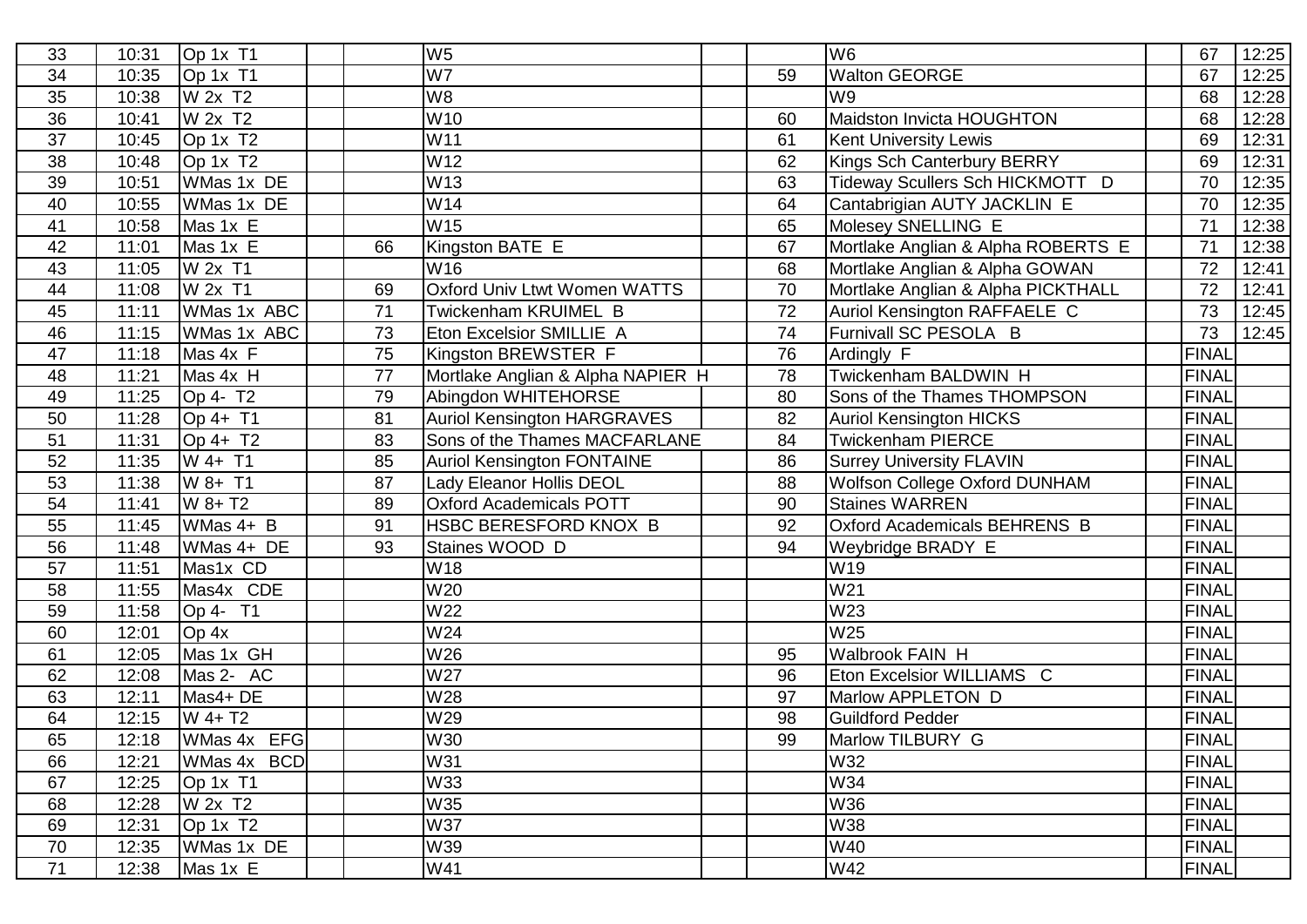| 72   | 12:41 | W 2x T1               |     | W43                                   |     | W44                                   | <b>FINAL</b> |           |
|------|-------|-----------------------|-----|---------------------------------------|-----|---------------------------------------|--------------|-----------|
| 73   | 12:45 | WMas 1x ABC           |     | W45                                   |     | W46                                   | <b>FINAL</b> |           |
|      |       |                       |     |                                       |     |                                       |              |           |
|      |       |                       |     |                                       |     |                                       |              |           |
| 101  | 14:00 | W 1x T4               | 101 | <b>Twickenham PILBOROUGH</b>          | 102 | <b>Walton OSBORN</b>                  | 114          | 14:43     |
| 102  | 14:03 | W 1x T3               | 103 | Cantabrigian AUTY JACKLIN 2           | 104 | Kingston ADDIS                        | 130          | 15:40     |
| 103  | 14:06 | W 1x T3               | 105 | <b>Eton Excelsior SMILLIE 2</b>       | 106 | Maidenhead HOLGATE                    | 130          | 15:40     |
| 104  | 14:10 | W 1x T3               | 107 | <b>Furnivall SC PESOLA</b>            | 108 | <b>Oxford Univ Ltwt Women O'BRIEN</b> | 131          | 15:43     |
| 105  | 14:13 | W 1x T3               | 109 | <b>Furnivall SC TANDY 2</b>           | 110 | <b>Surrey University WEDGWOOD</b>     | 131          | 15:43     |
| 106  | 14:16 | Op 2- T1              | 111 | London PIECHOWICZ                     | 112 | Auriol Kensington WHITEHEAD 2         | 132          | 15:46     |
| 107  | 14:20 | Op 2- T1              | 113 | Univ of London Tyrian STEPHENS        | 114 | <b>Hampton School CARDEN</b>          | 132          | 15:46     |
| 108  | 14:23 | Op 2- T1              | 115 | <b>Vesta CLEMENTS</b>                 | 116 | Kingston BAKALLI                      | 133          | 15:50     |
| 109  | 14:26 | WMas 2x BCD           | 117 | Guildford Hancock B                   | 118 | Kingston MICHEL C                     | 134          | 15:53     |
| 110  | 14:30 | WMas 2x BCD           | 119 | <b>HSBC HILTON B</b>                  | 120 | Weybridge GATES C                     | 134          | 15:53     |
| 111  | 14:33 | WMas 2x BCD           | 121 | Kingston RICHARDSON B                 | 122 | Eton Excelsior JOHNSON D              | 135          | 15:56     |
| 112  | 14:36 | W 4-                  | 123 | <b>Furnivall SC THORP</b>             | 124 | <b>HSBC BERESFORD KNOX 2</b>          | 136          | 16:00     |
| 113  | 14:40 | WMas 2x E             | 125 | Tideway Scullers Sch HICKMOTT E       | 126 | <b>Weybridge TOFTS E</b>              | 138          | 16:06     |
| 114  | 14:43 | W 1x T4               |     | W101                                  | 127 | <b>Oxford Univ Ltwt Women FERRIS</b>  | 140          | 16:13     |
| 115  | 14:46 | W 1x T4               | 128 | <b>Eton Excelsior JONES 2</b>         | 129 | Oxford Univ Ltwt Women JAMIESON 2     | 140          | 16:13     |
| 116  | 14:50 | W 1x T4               | 130 | Mortlake Anglian & Alpha DADLANI      | 131 | Poole MATUSOVA                        | 141          | 16:16     |
| 117  | 14:53 | W 1x T4               | 132 | <b>Oxford Academicals NOONS</b>       | 133 | <b>Twickenham CROSBY</b>              | 141          | 16:16     |
| 118  | 14:56 | Mas 8+ DEF            | 134 | Kingston SPIRES D                     | 135 | Molesey BOWMAN F                      | 155          | 17:03     |
| 119  | 15:00 | Mas 8+ DEF            | 136 | <b>Guildford Coldrick E</b>           | 137 | Twickenham DAVIDSON F                 | 155          | 17:03     |
| 120  | 15:03 | Op 2- T <sub>2</sub>  | 138 | Abingdon OP 2                         | 139 | <b>Twickenham KAY</b>                 | 156          | 17:06     |
| 120A | 15:06 | Op 2- T2              | 140 | <b>Auriol Kensington WALSH</b>        | 141 | <b>Twickenham PIERCE 2</b>            | 156          | 17:06     |
| 121  | 15:10 | W 2-                  | 142 | <b>Auriol Kensington SMITH</b>        | 143 | Lady Eleanor Hollis SUTHERLAND 2      | 157          | 17:10     |
| 122  | 15:13 | W 2-                  | 144 | Kingston TUNBRIDGE                    | 145 | Oxford Univ Ltwt Women JAMIESON       | 157          | 17:10     |
| 123  | 15:16 | W 4x T2               | 146 | <b>Auriol Kensington TRELA LARSEN</b> | 147 | <b>Oxford Academicals RODSTROM</b>    | 158          | 17:13     |
| 124  | 15:20 | W 4x T2               | 148 | Kingston DE LA BASSETIERE             | 149 | Twickenham                            | 158          | 17:13     |
| 125  | 15:23 | Mas 4- CD             | 150 | Eton Excelsior WILLIAMS C             | 151 | Kingston YOUNG D                      | 159          | 17:16     |
| 126  | 15:26 | Op 2x                 | 152 | Dorney HADHRAWI                       | 153 | <b>Warwick Univ / Thames</b>          | 160          | 17:20     |
| 127  | 15:30 | W 1x T2               | 154 | Mortlake Anglian & Alpha SACRE        | 155 | Oxford Univ Ltwt Women HOLLAND        | 161          | 17:23     |
| 128  |       | 15:33 W 4x T1         | 156 | <b>Furnivall SC TANDY</b>             | 157 | Maidenhead PALMER                     |              | 162 17:26 |
| 129  | 15:36 | WMas 2x F             | 158 | Tideway Scullers Sch AL JANABI F      | 159 | <b>Weybridge SARSBY F</b>             | 163          | 17:30     |
| 130  | 15:40 | W 1x T3               |     | W102                                  |     | W103                                  | 164          | 17:33     |
| 131  | 15:43 | W 1x T3               |     | W104                                  |     | W105                                  | 164          | 17:33     |
| 132  | 15:46 | $\overline{OP}$ 2- T1 |     | W106                                  |     | W107                                  | 165          | 17:36     |
| 133  | 15:50 | $\overline{OP}$ 2- T1 |     | W108                                  | 160 | Kingston KEEN TOMLINSON               | 165          | 17:36     |
| 134  | 15:53 | WMas 2x BCD           |     | W109                                  |     | W110                                  | 166          | 17:40     |